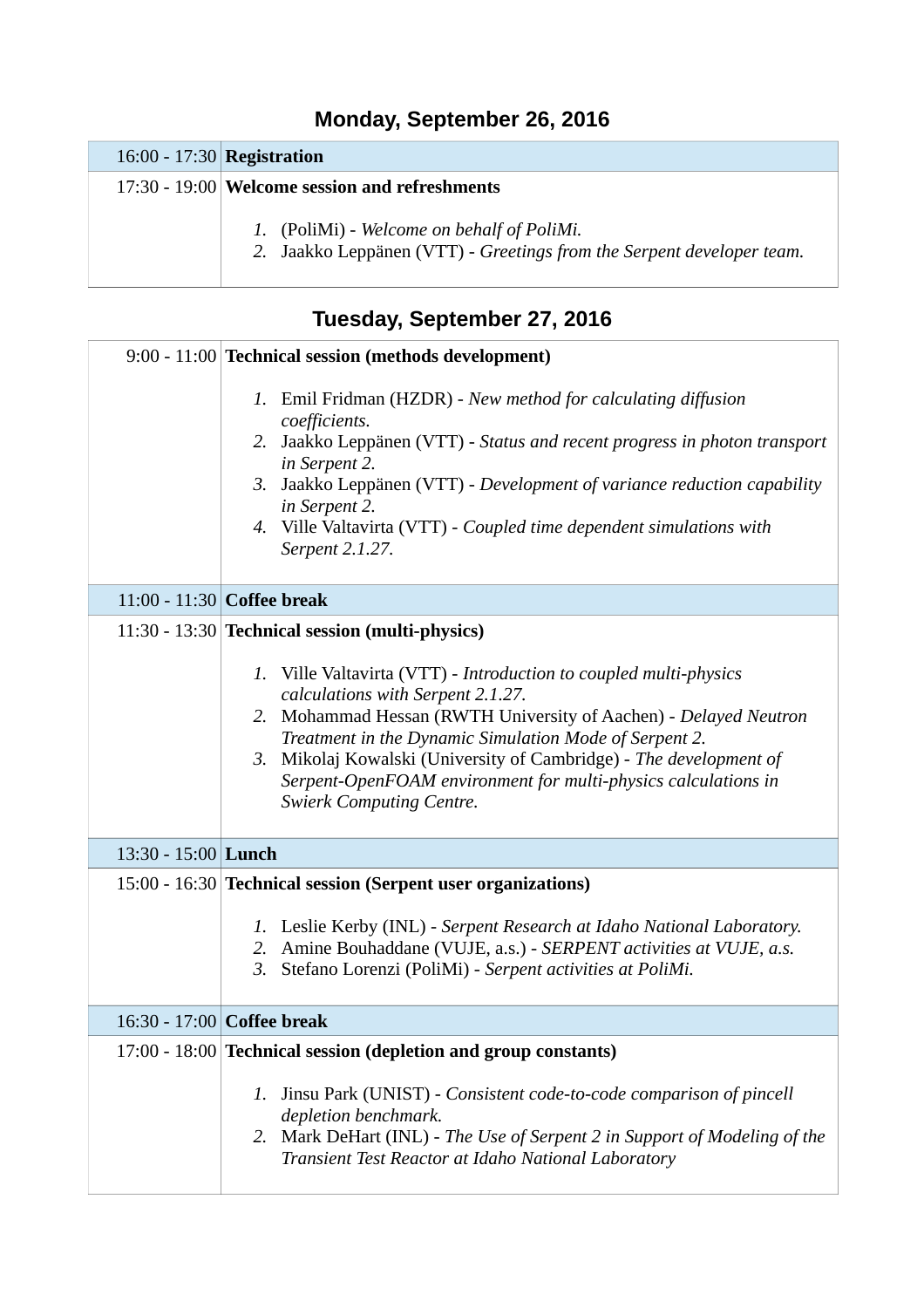|                     | 9:00 - 11:00 Special session of fusion-related topics                                                                                                                                                                                                                                                                                                                                                                                                                                        |
|---------------------|----------------------------------------------------------------------------------------------------------------------------------------------------------------------------------------------------------------------------------------------------------------------------------------------------------------------------------------------------------------------------------------------------------------------------------------------------------------------------------------------|
|                     | Presentations and discussion on fusion-related topics (open to everyone, no pre-<br>assigned agenda).                                                                                                                                                                                                                                                                                                                                                                                        |
|                     | 11:00 - 11:30 Coffee break                                                                                                                                                                                                                                                                                                                                                                                                                                                                   |
|                     | 11:30 - 13:30 Technical session (group constants and reactor simulations)                                                                                                                                                                                                                                                                                                                                                                                                                    |
|                     | 1. Giorgio Baiocco (NINE) - Group constant generation for PARCS using<br>Helios and Serpent and comparison to Serpent 3D model.<br>2. Emil Fridman (HZDR) - Micro-depletion and decay heat calculations<br>with Serpent-DYN3D.<br>3. Evgeny Nikitin (HZDR) - Modeling of Phenix EOL experiments with<br>Serpent-DYN3D.<br>4. Nathaniel Read (University of Cambridge) - Application of Anisotropic<br>Diffusion Coefficient Formalism to RBWR Modelling. (presented by<br>Eugene Shwageraus) |
| 13:30 - 15:00 Lunch |                                                                                                                                                                                                                                                                                                                                                                                                                                                                                              |
|                     | 15:00 - 16:30 Technical session (sensitivity and uncertainty analysis)                                                                                                                                                                                                                                                                                                                                                                                                                       |
|                     | 1. Manuele Aufiero (UC Berkeley) - Nuclear data uncertainty<br>quantification in SFR, LFR, and MSR via Monte Carlo perturbation<br>theory.<br>2. Dan Kotlyar (University of Cambridge) - Incorporating GPT into the<br>sub-step methodology for coupled MC codes. (presented by Manuele<br>Aufiero)<br>3. Giorgio Baiocco (NINE) - Uncertainty quantification using SCALE 6.2<br>and GPT techniques implemented in Serpent 2.                                                                |
|                     |                                                                                                                                                                                                                                                                                                                                                                                                                                                                                              |
|                     | 16:30 - 17:00 Coffee break                                                                                                                                                                                                                                                                                                                                                                                                                                                                   |
|                     | 17:00 - 17:30 Serpent demo<br>Jaakko Leppänen - Practical demonstration of useful but poorly<br>1.<br>documented features.                                                                                                                                                                                                                                                                                                                                                                   |
|                     | 19:00 Social dinner                                                                                                                                                                                                                                                                                                                                                                                                                                                                          |